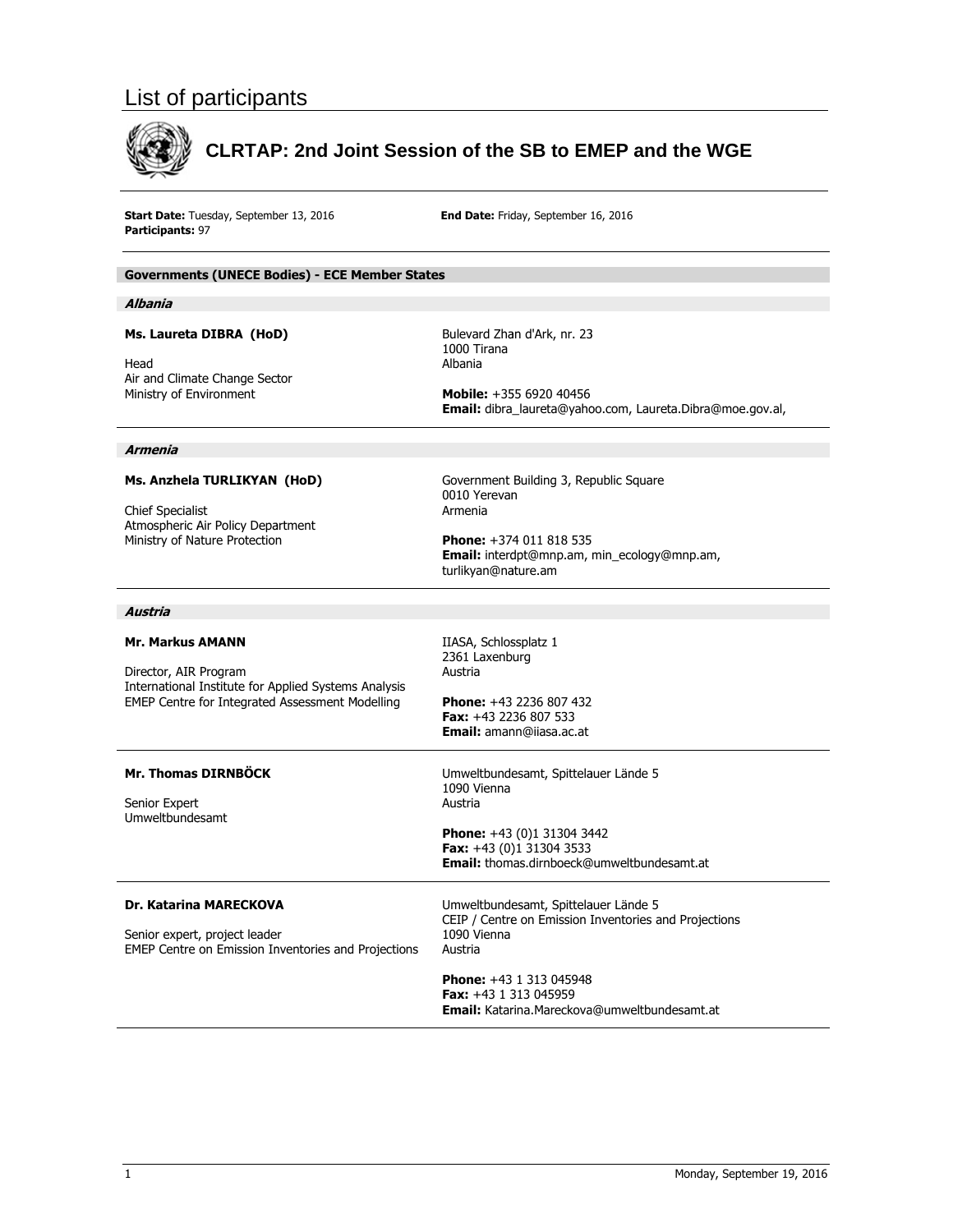## **Azerbaijan**

#### **Mr. Mehman NABIYEV**

Senior Advisor Ministry of Ecology and Natural Resources B. Aghayev str. 100-A Az1073 Baku Azerbaijan

**Phone:** +994 12 5387073 **Mobile:** +99450 342 4006 **Fax:** +994 12 492 59 07 **Email:** m.nabiyev@eco.gov.az, man.nabiyev@mail.ru

#### **Belarus**

## **Ms. Aksana YUCHKOVICH**

Consultant, Department regulation of impacts on air and ozone layer Ministry of Natural Resources and Environmental Protection

10, Kollektornaya St. 220004 Minsk Belarus

**Phone:** +375172007119 **Mobile:** +375296097504 **Fax:** +375172007119 **Email:** oksana\_y@tut.by

#### **Bulgaria**

## **Mr. Ivan ANGELOV (HoD)**

Director Air Protection Directorate Ministry of Environment and Water 22, Maria Luisa Blvd 1000 Sofia Bulgaria

**Phone:** +359 2 940 63 05 **Fax:** +359 2 981 09 54 **Email:** angelov@moew.government.bg, livanova@moew.government.bg

## **Croatia**

#### **Ms. Sandra KRMPOTIC (HoD)**

Senior Expert Advisor Directorate for Climate Activities, Sustainable Development and Protection of Soil, Air and Sea Ministry of Environmental and Nature Protection

# Radnicka cesta 80 HR-10000 Zagreb Croatia

**Phone:** +385 1 3717 237 **Fax:** +385 1 3717 135 **Email:** sandra.krmpotic@mzoip.hr

## **Ms. Sonja VIDIC**

Senior Scientific Officer Air Quality Department Meteorological and Hydrological Service Grič 3 10000 Zagreb Croatia

**Phone:** +385 1 4565 719 **Mobile:** +385 91 4564 719 **Fax:** +385 1 4851 901 **Email:** sonja.vidic@cirus.dhz.hr

## **Czech Republic**

## **Mr. Jan MACOUN (HoD)**

Deputy Director Air Quality Protection Division Czech Hydrometeorological Institute Na Sabatce 17 CZ-14306 Prague 4 Czech Republic

**Phone:** +420 244 032 400 **Fax:** +420 244 032 468 **Email:** macoun@chmi.cz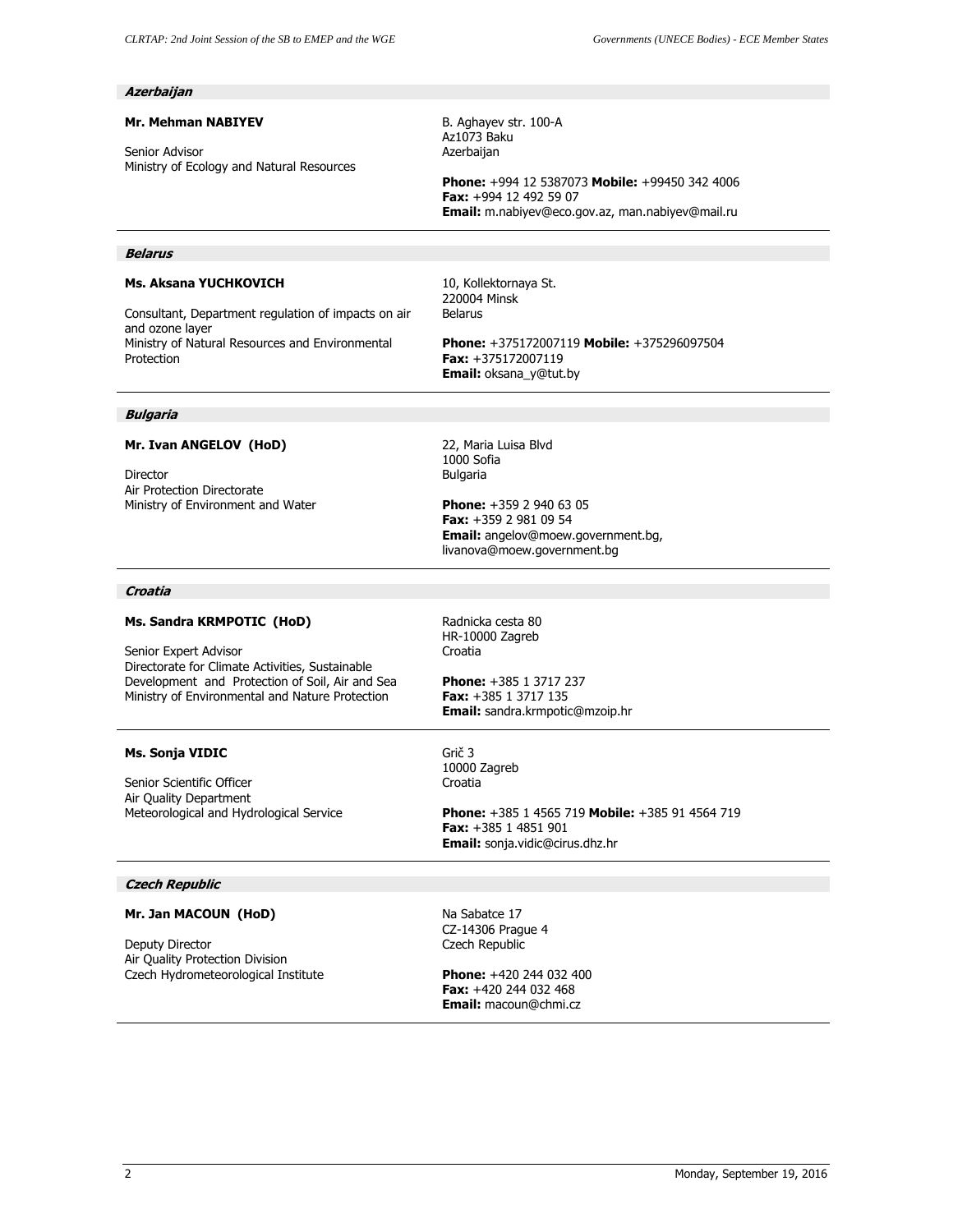| <b>Denmark</b>                                                                                                                                                                             |                                                                                                                                                                                                                                                                                 |
|--------------------------------------------------------------------------------------------------------------------------------------------------------------------------------------------|---------------------------------------------------------------------------------------------------------------------------------------------------------------------------------------------------------------------------------------------------------------------------------|
| Mr. Christian LANGE FOGH (HoD)<br><b>Chief Advisor</b><br>Danish EPA                                                                                                                       | Strandgade 29<br>DK-1401 Copenhagen<br>Denmark<br><b>Mobile:</b> +45 2544 1221<br><b>Email:</b> clf@mst.dk                                                                                                                                                                      |
| Mr. Jesper BAK<br>Senior adviser<br><b>University</b>                                                                                                                                      | Vejlsoevej 25<br>8600 Silkeborg<br>Denmark<br><b>Phone: +45 87 158808 Mobile: +45 29 262320</b><br><b>Email:</b> jlb@dmu.dk                                                                                                                                                     |
| <b>Mr. Thomas ELLERMANN</b><br>Head of section<br>DCE - Danish Centre for Environment and Energy,<br>Aarhus University                                                                     | Frederiksborgvej 399<br>4000 Roskilde<br>Denmark<br><b>Phone: +4587158526 Mobile: +4551489584</b><br>Email: tel@envs.au.dk                                                                                                                                                      |
| Estonia                                                                                                                                                                                    |                                                                                                                                                                                                                                                                                 |
| <b>Mr. Marek MAASIKMETS</b><br>Researcher<br>Estonian Environmental Research Centre                                                                                                        | Marja 4D<br>10612 Tallinn<br>Estonia<br><b>Phone: +372 5648 7722</b><br><b>Email:</b> marek.maasikmets@klab.ee<br><b>Website:</b> www.klab.ee                                                                                                                                   |
| Finland                                                                                                                                                                                    |                                                                                                                                                                                                                                                                                 |
| <b>Mr. Martin FORSIUS</b><br>Research Professor<br><b>ICP Integrated Monitoring</b>                                                                                                        | Finnish Environment Institute<br>P.O. Box 140<br>FI-00251 Helsinki<br>Finland<br>Phone: +358 40 740 2364 Mobile: +358 40 740 2364<br><b>Fax:</b> $+358$ 95 490 2390<br><b>Email:</b> martin.forsius@ymparisto.fi<br>Website: www.syke.fi, www.syke.fi/projects/im, www.amap. no |
| <b>France</b>                                                                                                                                                                              |                                                                                                                                                                                                                                                                                 |
| Mr. Augustin COLETTE<br>Senior Air Quality Modeling Scientist<br>Institut National de l'Environnement Industriel et des<br><b>Risques</b><br>EMEP Task Force on Measurements and Modelling | Parc Alata, BP 2<br>60560 Verneuil en Halatte<br>France<br>Phone: +33 3 44 55 64 82 Mobile: +33 7 78 82 01 46<br><b>Fax:</b> $+33$ 3 44 55 68 99<br><b>Email:</b> Augustin.Colette@ineris.fr                                                                                    |
| <b>Dr. Emmanuel FIANI</b><br>Expert<br>Sustainable Production and Energy Division<br>French Agency for Environment and Energy<br>Management                                                | 20 avenue du Grésillé - BP 90406<br>49004 Angers Cedex<br>France<br><b>Phone:</b> $+33$ 2 41 91 40 14<br><b>Email:</b> emmanuel.fiani@ademe.fr                                                                                                                                  |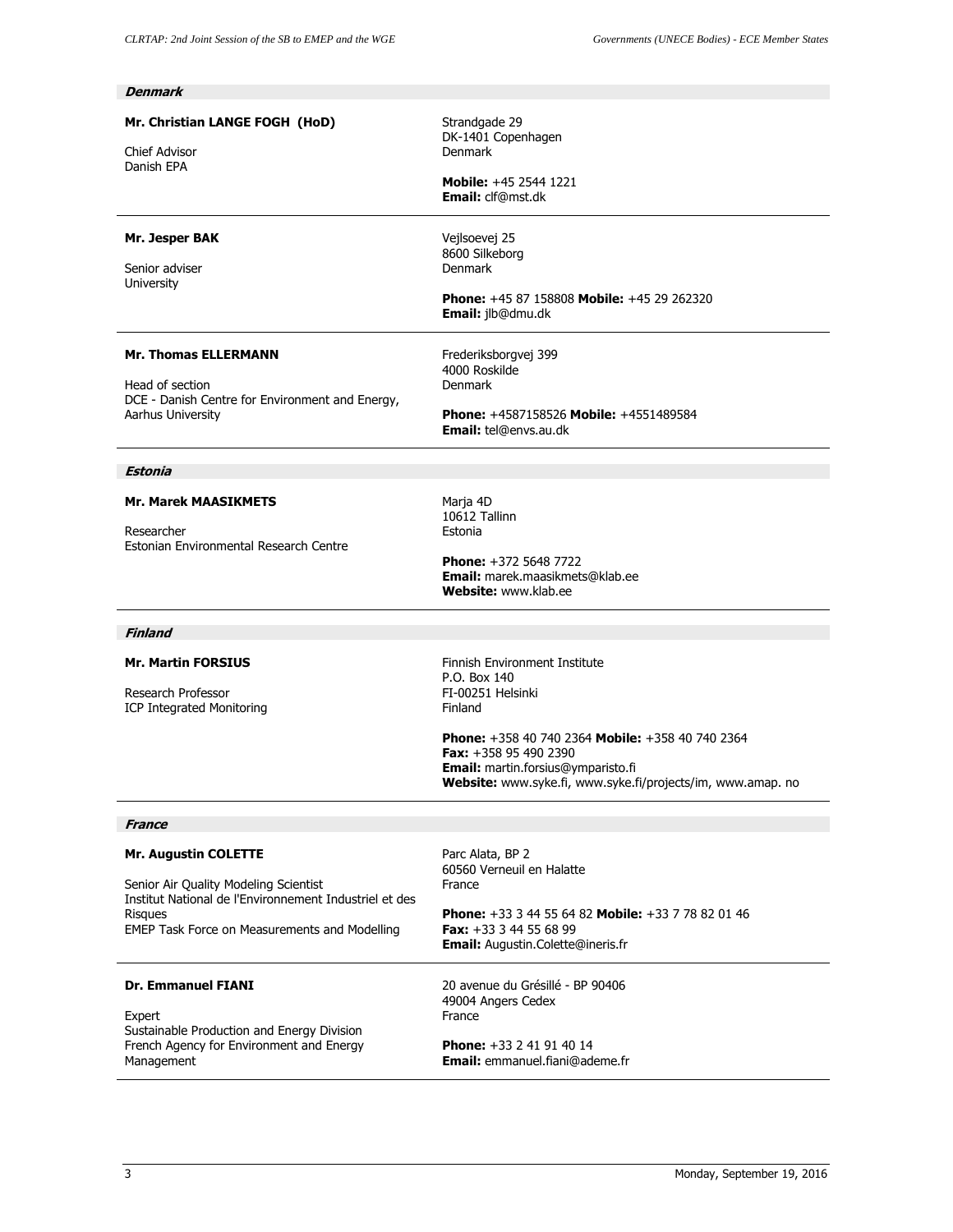| <b>Ms. Anne-Christine LE GALL</b><br><b>Environmental Scientist</b><br>Economic and Decision for the Environment Unit<br>INDO/DECI/INERIS<br>ICP Modelling and Mapping        | Parc technologique Alata BP2<br>60550 Verneuil-en-Halatte<br>France<br><b>Phone:</b> $+33$ 3 4455 6593<br><b>Email:</b> Anne-christine.le-gall@ineris.fr<br><b>Website: www.ineris.fr</b>                              |
|-------------------------------------------------------------------------------------------------------------------------------------------------------------------------------|------------------------------------------------------------------------------------------------------------------------------------------------------------------------------------------------------------------------|
| <b>Ms. Laurence ROUIL</b><br>Head of Department<br>Institut National de l'Environnement Industriel et des<br><b>Risques</b><br>Chair of the EMEP Steering Body                | INERIS, Parc Technologique Alata BP2<br>F 60550 Verneuil-en-Halatte<br>France<br><b>Phone:</b> $+33$ 3 44 55 61 13 <b>Mobile:</b> $+33$ 6 26 39 53 28<br>Fax: $+33334556899$<br><b>Email:</b> laurence.rouil@ineris.fr |
| Germany                                                                                                                                                                       |                                                                                                                                                                                                                        |
| <b>Ms. Elke BIEBER</b><br>Scientific Officer<br>Umweltbundesamt (German Federal Environment<br>Agency)                                                                        | Paul-Ehrlich-Str. 29<br>D-63225 Langen<br>Germany<br><b>Phone:</b> $+496103704172$<br>Fax: +49 6103 704 147<br>Email: elke.bieber@uba.de                                                                               |
| <b>Ms. Gudrun SCHUETZE</b><br>Senior Scientist<br>Air Pollution Effects on Terrestrial Ecosystems<br>Federal Environment Agency, Section II 4.3                               | Wörlitzer Platz 1<br>D-06844 Dessau-Rosslau<br>Germany<br>Phone: +49 340 2103 3199<br>Fax: +49 340 2104 3199<br>Email: gudrun.schuetze@uba.de                                                                          |
| <b>Mr. Walter SEIDLING</b><br>Head of Programme Co-ordinating Centre of ICP<br><b>Forests</b><br>Thünen Institute                                                             | Alfred Möller Str. 1, Haus 41/42<br>16225 Eberswalde<br>Germany<br>Phone: +49 3334 3820 338<br>Fax: +49 3334 3820 354<br>Email: walter.seidling@thuenen.de                                                             |
| <b>Dr. Till SPRANGER</b><br>Government Director<br>Regional Air Pollution Division<br>Federal Ministry of the Environment, Nature<br>Conservation Building and Nuclear Safety | Krausenstr. 17-18<br>10117 Berlin<br>Germany<br><b>Phone:</b> +49 30 18 305 2437<br>Email: till.spranger@bmub.bund.de                                                                                                  |
| <b>Hungary</b>                                                                                                                                                                |                                                                                                                                                                                                                        |
| Ms. Judit VARGA (HoD)<br>Counsellor<br>Hungarian Ministry of Agriculture                                                                                                      | Kossuth tér 11<br>H-1055 Budapest<br>Hungary<br>Phone: +361 7952457<br><b>Fax:</b> $+361$ 7950057<br>Email: judit.varga@fm.gov.hu                                                                                      |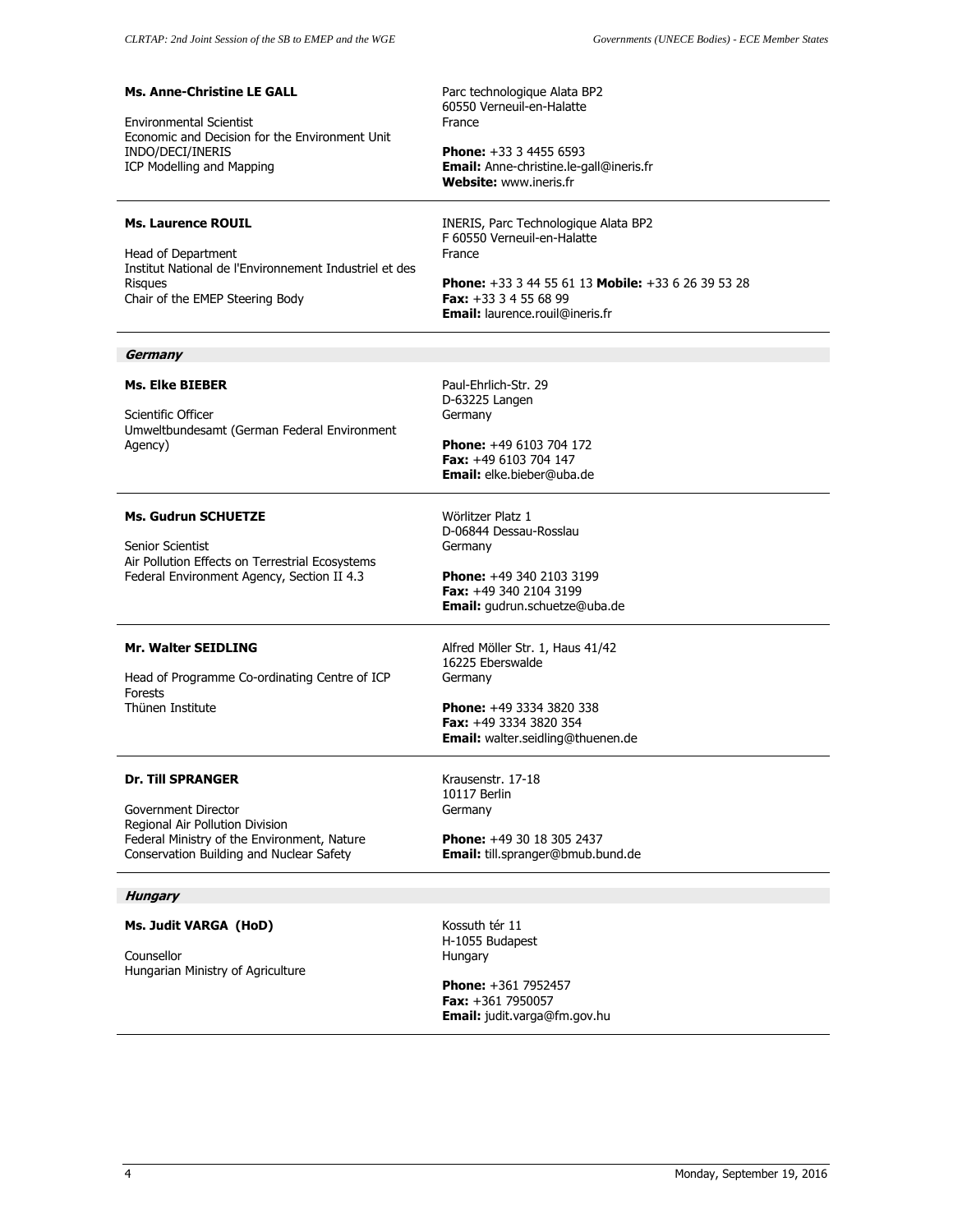#### **Ms. Zita FERENCZI**

Meteorologist Division for Analysis of the Atmospheric Environment Hungarian Meteorological Service

Gilice ter 39 H-1181 Budapest Hungary

**Phone:** +36 1 346 4821 **Fax:** +36 1 346 4809 **Email:** ferenczi.z@met.hu

## **Ireland**

#### **Mr. David DODD**

Technical/Scientific Policy Adviser Environment Advisory Unit Department of Environment Community and Local Government Department of Communication, Climate Action and Environment

Custom House Dublin 1 Ireland

**Phone:** 0035318882705 **Email:** david.dodd@environ.ie **Website:** www.environ.ie

#### **Mr. John MCENTAGART**

Technical Officer Environmental Protection Agency McCumiskey House Richview Clonskeagh Road D14 YR62 Dublin 14 Ireland

**Phone:** 00353-1-2680113 **Email:** j.mcentagart@epa.ie

## **Italy**

#### **Ms. Cristina LEONARDI**

Expert on Air Quality National Council of Research - Ministry for Environment, Land and Sea

Via Cristoforo Colombo n. 44 00147 Rome Italy

**Phone:** +39 0657225040 **Mobile:** +393287320947 **Email:** leonardi.cristina@minambiente.it

#### **Mr. Pasquale SPEZZANO**

Researcher National Agency for New Technologies, Energy and the Economic Sustainable Development ICP Materials

C.R. Frascati, Via Enrico Fermi 45 00044 Frascati (Rome) Italy

**Phone:** +39 06 9400 5122 **Email:** pasquale.spezzano@enea.it

#### **Kyrgyzstan**

#### **Ms. Aida SYRGAKOVA**

Chief Specialist Department of State Ecological Control State Agency on Environment Protection and Forestry Toktogul Str. 228 720001 Bishkek Kyrgyzstan

**Phone:** +996 312 90 06 47 **Fax:** +996 312 90 06 47 **Email:** aidass1@mail.ru, min-eco@elcat.kg, envforest@elcat.kg,

#### **Latvia**

## **Ms. Iveta INDRIKSONE**

Head of Monitoring Department Latvian Environment, Geology and Meteorology Centre Maskavas iela 165 LV - 1019 Riga Latvia

**Phone:** +371 6703 2639 **Mobile:** +371 26559296 **Fax:** +371 6714 5154 **Email:** Iveta.Indriksone@lvgmc.lv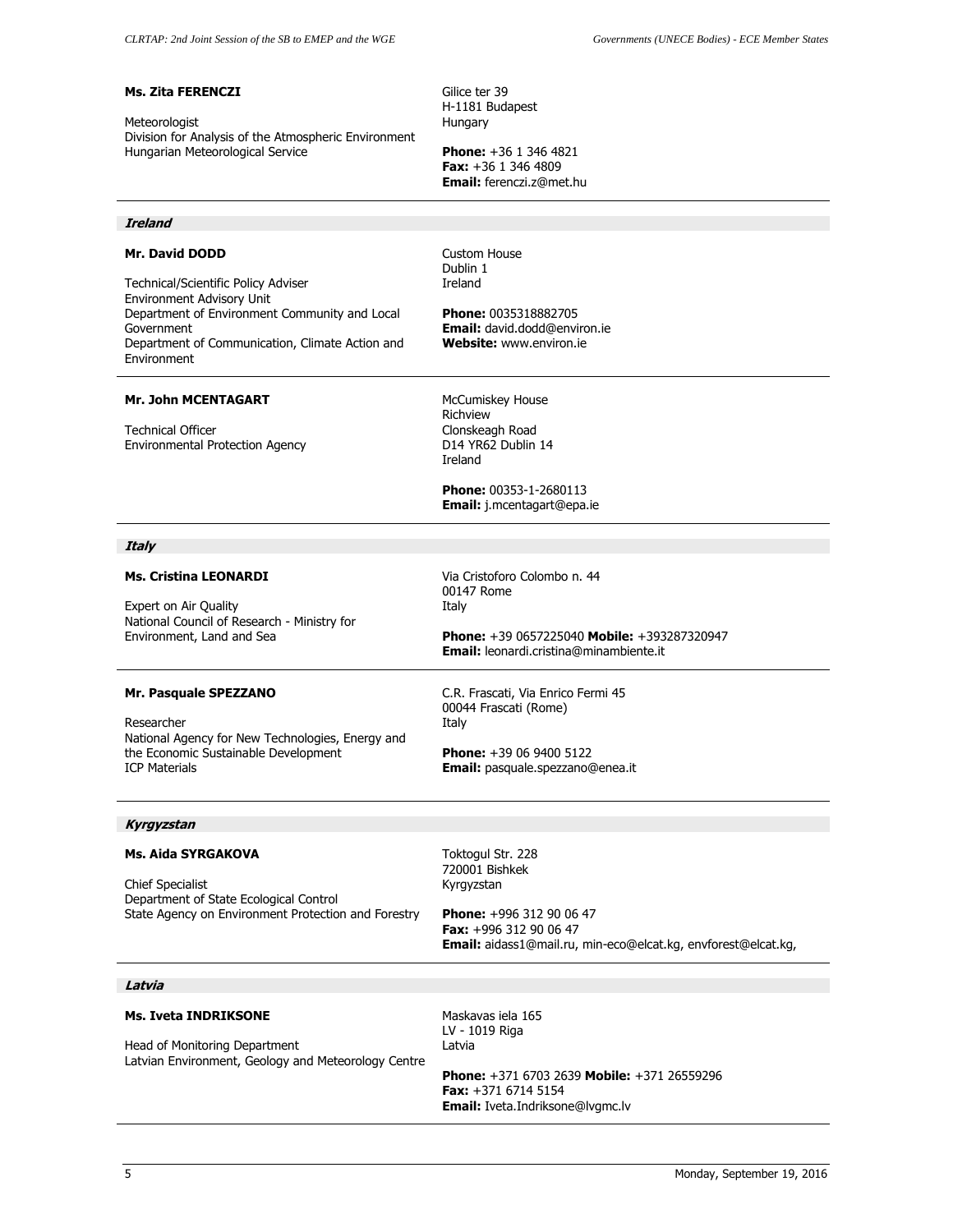## **Ms. Ieva SĪLE**

Senior Specialist Latvian Environment, Geology and Meteorology Centre Maskavas 165 LV-1019 Riga Latvia

**Phone:** +37167770071 **Email:** ieva.sile@lvgmc.lv

#### **Lithuania**

## **Mr. Paulius IVAŠKEVIČIUS**

Chief specialist Lithuanian Environmental Protection Agency under the Ministry of Environment

9 A. Juozapaviciaus street LT-09311 Vilnius Lithuania

**Phone:** +370 706 62019 **Fax:** +370 706 62000 **Email:** paulius.ivaskevicius@aaa.am.lt **Website:** www.gamta.lt

#### **Montenegro**

#### **Mr. Pavle DURASKOVIC**

Head of Air Quality Division Institute of Hydrometeorology and Seismology 4th Proleterske Brigade 19 81000 Podgorica Montenegro

**Phone:** +382 20 655 365 **Mobile:** +382 67 592925 **Fax:** +382 20 655 197 **Email:** pavle.djuraskovic@meteo.co.me

#### **Netherlands**

#### **Dr. Jean-Paul HETTELINGH**

Senior Scientist/Head of CCE National Institute for Public Health and the Environment Coordination Centre for Effects (CCE)

Antoine van Leuwenhoeklaan 1 NL-3720 BA Bilthoven Netherlands

**Phone:** +31 302743048 **Mobile:** +31 6 549 43 695 **Fax:** +31 30 274 4433 **Email:** Jean-paul.hettelingh@rivm.nl **Website:** www.wge-cce.org

## **Mr. Rob MAAS**

Senior Scientific Advisor National Institute for Public Health and the Environment Task Force on Integrated Assessment Modelling

#### **Mr. Maximilian POSCH**

civil servant National Institute for Public Health and the Environment **CCE** 

RIVM, P.O. Box 1 3720 BA Bilthoven Netherlands

**Phone:** +31 30 274 3527 **Mobile:** +31 65 539 0389 **Email:** Rob.maas@rivm.nl **Website:** www.rivm.nl

RIVM/CCE, P.O. Box 1 NL-3720 BA Bilthoven **Netherlands** 

**Phone:** +31 30 274 2573 **Fax:** +31 30 274 4433 **Email:** max.posch@rivm.nl **Website:** www.wge-cce.org

#### **Mr. Paul RUYSSENAARS**

Head ETC/ACM National Institute for Public Health and the Environment (RIVM)

Antonie van Leeuwenhoeklaan 9 3720 BA Bilthoven **Netherlands** 

**Phone:** +31 62 508 8415 **Email:** paul.ruyssenaars@rivm.nl **Website:** www.rivm.nl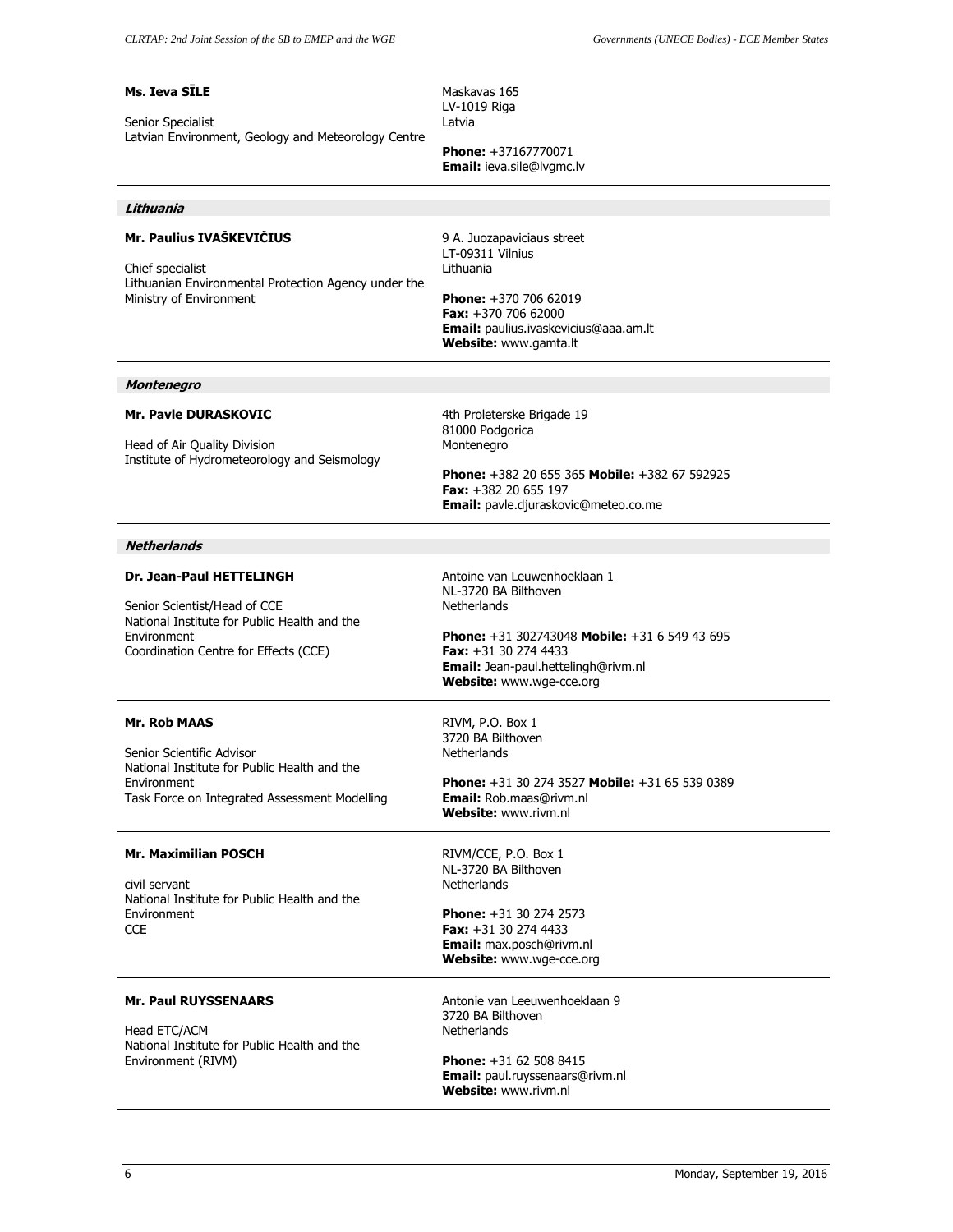| <b>Norway</b>                                                                                                                                                                |                                                                                                                                                                    |
|------------------------------------------------------------------------------------------------------------------------------------------------------------------------------|--------------------------------------------------------------------------------------------------------------------------------------------------------------------|
| Mr. Gunnar Carl SKOTTE (HoD)<br>Senior Adviser<br>Norwegian Environment Agency<br><b>ICP Waters</b>                                                                          | Grensesvingen 7<br>0661 Oslo<br>Norway<br><b>Mobile:</b> +47 41127637<br>Email: gunnar.skotte@miljodir.no                                                          |
| <b>Ms. Wenche AAS</b><br>Senior Scientist<br>Atmospheric and Climate Research Department<br>Norwegian Institute for Air Research<br><b>EMEP Chemical Coordinating Centre</b> | Instituttyeien 18<br>NO-2027 Kjeller<br>Norway<br><b>Phone:</b> $+4763898160$<br><b>Fax:</b> $+4763898050$<br>Email: waa@nilu.no                                   |
| <b>Ms. Heleen DE WIT</b><br>Research scientist<br>Norwegian Institute for Water Research<br><b>ICP Waters</b>                                                                | Norwegian Institute for Water Research<br>Gaustadalléen 21<br>0349 Oslo<br>Norway<br>Phone: +47 22 18 51 00<br>Fax: $+47$ 22 18 52 00<br><b>Email:</b> hwi@niva.no |
| <b>Ms. Hilde FAGERLI</b><br>Head of Division<br>Climate Modelling and Air Pollution<br>Norwegian Meteorological Institute<br>Meteorological Synthesizing Centre-West         | Syrenveien 8<br>N-0870 Oslo<br>Norway<br><b>Phone:</b> $+47$ 22 96 33 09<br>Fax: +47 22 96 33 80<br>Email: h.fagerli@met.no                                        |
| <b>Ms. Britta Maria HOEM</b><br>Senior Adviser<br>Norwegian Environment Agency                                                                                               | Kampengata 28 B<br>0654 Oslo<br>Norway<br><b>Mobile:</b> +47 40867786<br>Email: britta.maria.hoem@miljodir.no                                                      |
| Mr. Kjetil TORSETH<br>Research Director<br>Atmospheric and Climate Research Department<br>Norwegian Institute for Air Research                                               | Instituttveien 18<br>NO-2027 Kjeller<br>Norway<br><b>Phone: +47 6389 8158</b><br><b>Fax:</b> $+4763898050$<br>Email: kt@nilu.no                                    |
| Poland                                                                                                                                                                       |                                                                                                                                                                    |
| Ms. Anna DEGORSKA<br>Scientist<br>Institute of Environmental Protection - National<br>Research Institute                                                                     | Kolektorska 4 Str.<br>01-692 Warsaw<br>Poland<br><b>Phone:</b> $+48$ 22 833 30 53<br><b>Fax:</b> +48 22 833 69 28                                                  |

**Email:** anna.degorska@ios.edu.pl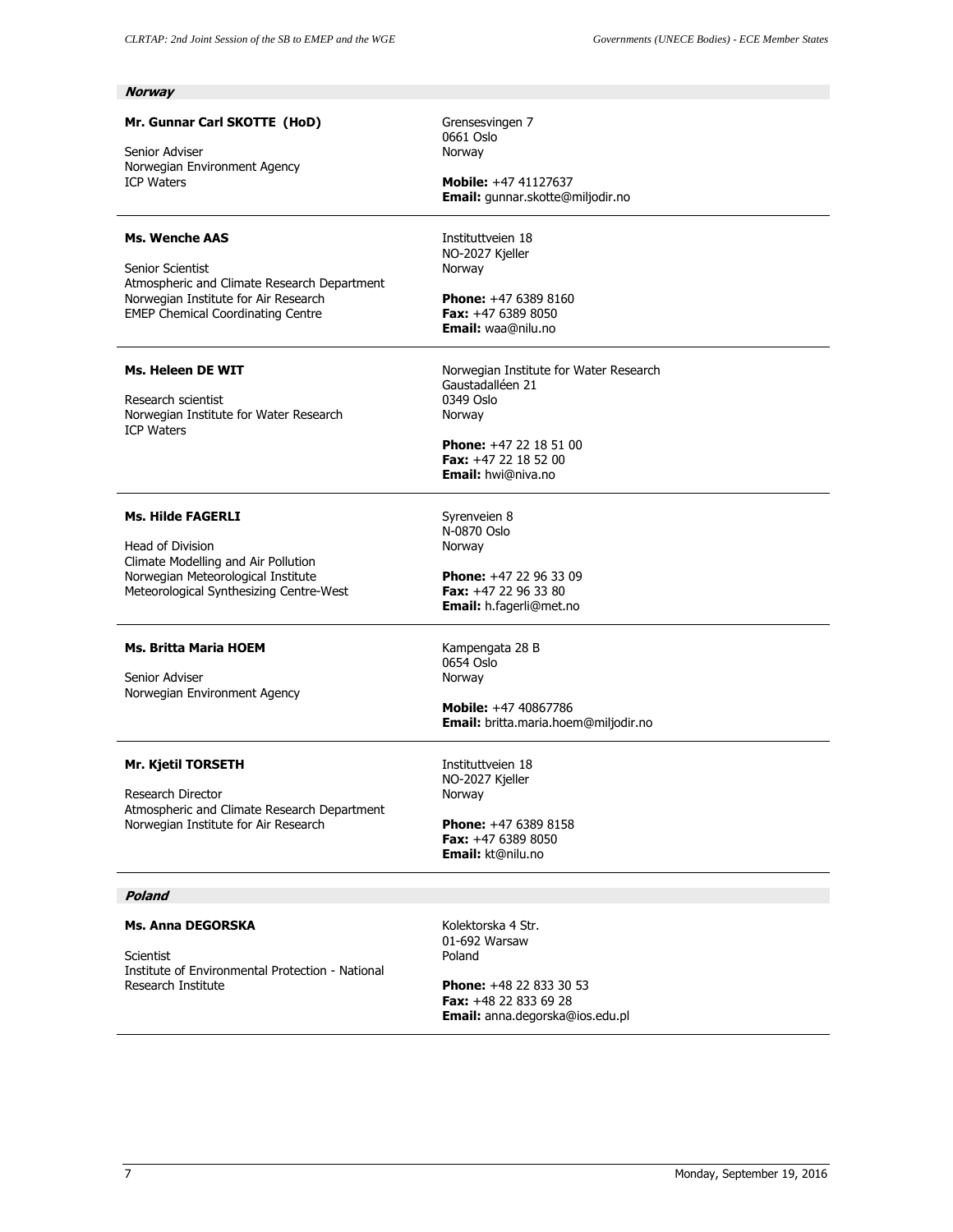## **Mr. Rafał ULAŃCZYK**

Expert Institute of Environmental Protection - National Research Institute

Kochłowicka 13g 40-706 Ruda Śląska Poland

**Mobile:** 0048888515511 **Email:** rafal.ulanczyk@ios.edu.pl

#### **Republic of Moldova**

## **Mrs. Ala COJOCARU (HoD)**

Researcher Institute of Ecology and Geography Ministry of Environment

1 Academiei St. MD 2028 Chisinau Republic of Moldova

4/6, ul. B. Gruzinskaya 123995 Moscow Russian Federation

**Phone:** +7 499 766 26 61 **Email:** svas@mnr.gov.ru

**Phone:** +373 22 718938 **Mobile:** +373 60614917 **Fax:** +373 22 718938 **Email:** ala\_cojocaru@hotmail.com,coj\_ala@yahoo.com

#### **Russian Federation**

## **Mr. Sergey VASILIEV (HoD)**

Councellor Department of International Cooperation Ministry of Natural Resources and Environment of the Russian Federation

#### **Mr. Sergey DUTCHAK**

Director EMEP Meteorological Synthesizing Centre-East 2nd Roshchinsky proezd, 8/5, room 304 115419 Moscow Russian Federation

**Phone:** +7 926 292 00 18 **Fax:** +7 495 956 19 44 **Email:** sergey.dutchak@msceast.org

## **Mr. Sergei GROMOV**

Deputy Director Institute of Global Climate and Ecology Institute of Global Climate and Ecology Roshydromet & RAS (IGCE)

#### **Mr. Aleksei GUSEV**

Senior scientist EMEP Meteorological Synthesizing Centre-East **Phone:** +7 499 160 5836 **Fax:** +7 499 160 0831 **Email:** Sergey.gromov@igce.ru, maria.igce@gmail.com

Glebovskaya Street, 20-B 107258 Moscow Russian Federation

2nd Roshchinsky proezd, 8/5, room 207 115419 Moscow Russian Federation

**Phone:** +8 926 537 3182 **Fax:** 7 495 956 1944 **Email:** alekxey.gusey@msceast.org

#### **Ms. Marina KOTLYAKOVA**

Deputy Head, Environmental Pollution Monitoring Department Russian Federal Service for Hydrometeorology and Environmental Monitoring (Roshydromet)

12, Novovagankovskiy pereulok, 123995 Moscow Russian Federation

**Phone:** +7(499)255-13-72 **Mobile:** +7 925-805-80-25 **Fax:** +7(499)7952004 **Email:** m.kotlyakova@meteorf.ru **Website:** www.meteorf.ru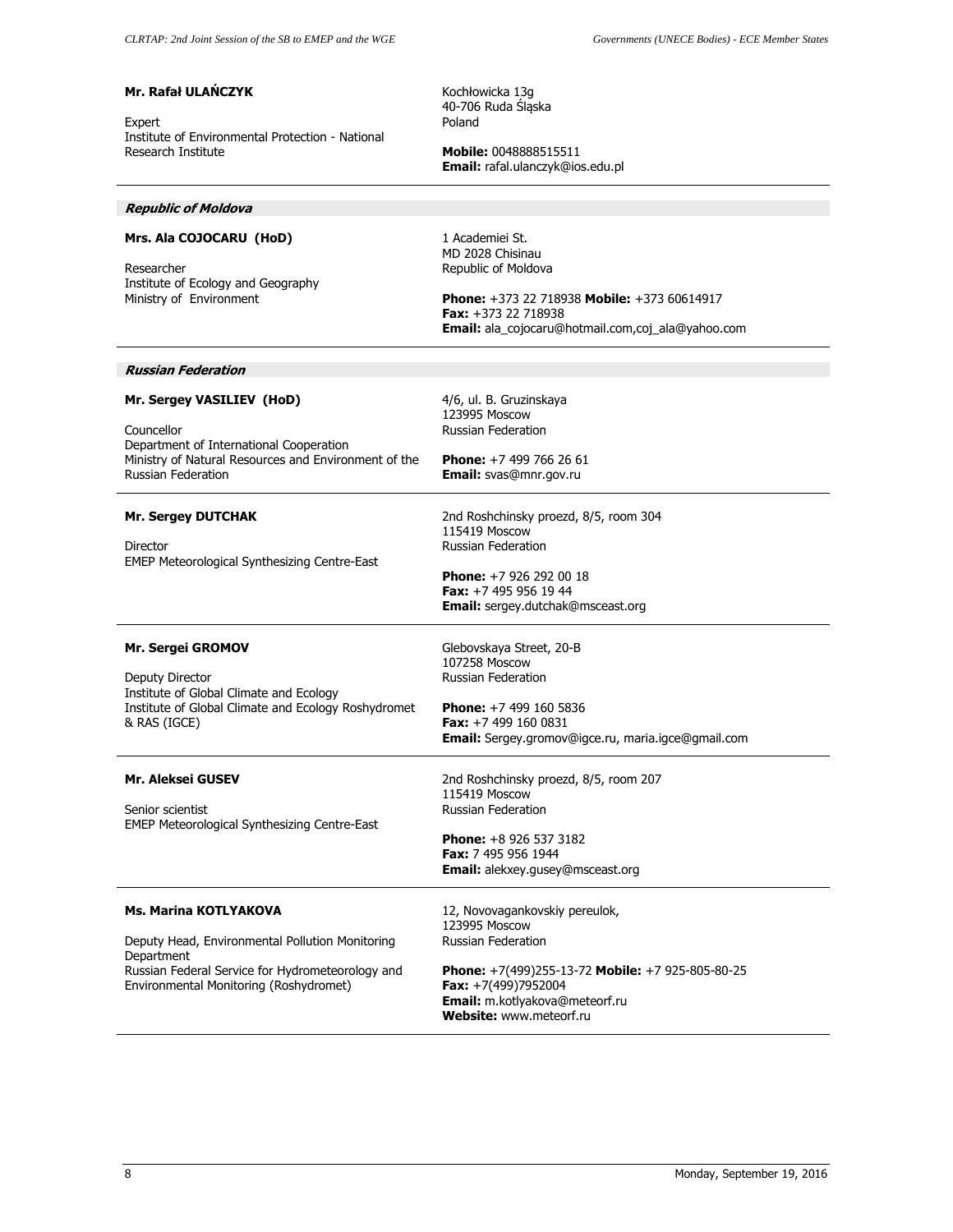## **Mr. Oleg TRAVNIKOV**

Project Leader EMEP Meteorological Synthesizing Centre-East 2nd Roshchinsky proezd, 8/5, room 207 115419 Moscow Russian Federation

**Phone:** +8 926 537 3182 **Fax:** 7 495 956 1944 **Email:** oleg.travnikov@msceast.org,

#### **Ms. Marina VARYGINA**

Deputy Director EMEP Meteorological Synthesizing Centre-East 2nd Roshchinsky proezd, 8/5, room 207 115419 Moscow Russian Federation

**Phone:** +7 926 906 9179 **Fax:** +7 495 956 1944 **Email:** marina.varygina@msceast.org

#### **Serbia**

## **Mr. Nebojsa REDZIC**

Head of Department National PRTR Register Environmental Protection Agency Ruze Jovanovica 27a 11000 Belgrade Serbia

**Phone:** +381 11 28 61 068 **Mobile:** +381 64 640 63 48 **Fax:** +381 11 28 61 077 **Email:** nebojsa.redzic@sepa.gov.rs

#### **Slovakia**

#### **Ms. Marta MITOSINKOVA**

Expert in atmospheric chemistry Department of Air Quality Slovak Hydrometeorological Institute Slovak Hydrometeorological Institute, Jeseniova 17 83315 Bratislava Slovakia

**Phone:** +421 2 5941 5342 **Mobile:** +421949530460 **Email:** marta.mitosinkova@shmu.sk

#### **Spain**

## **Mr. Xavier QUEROL (HoD)**

Research Professor IDAEA-CSIC Institute of Environmental Assessment and Water Research (IDAEA-CSIC)

C/ Jordi Girona 18-26 08034 Barcelona Spain

**Phone:** +34 696583432 **Fax:** +34 93 2045904 **Email:** xavier.querol@idaea.csic.es, xqcgeo@gmail.com **Website:** http:\\www.idaea.csic.es

#### **Ms. Isaura RABAGO**

Environment Department Research Center for Energy, Envrionment and **Technology** 

28040 Madrid Spain

Avenida Complutense 40

**Phone:** +34 91 346 6676 **Email:** isaura.rabago@ciemat.es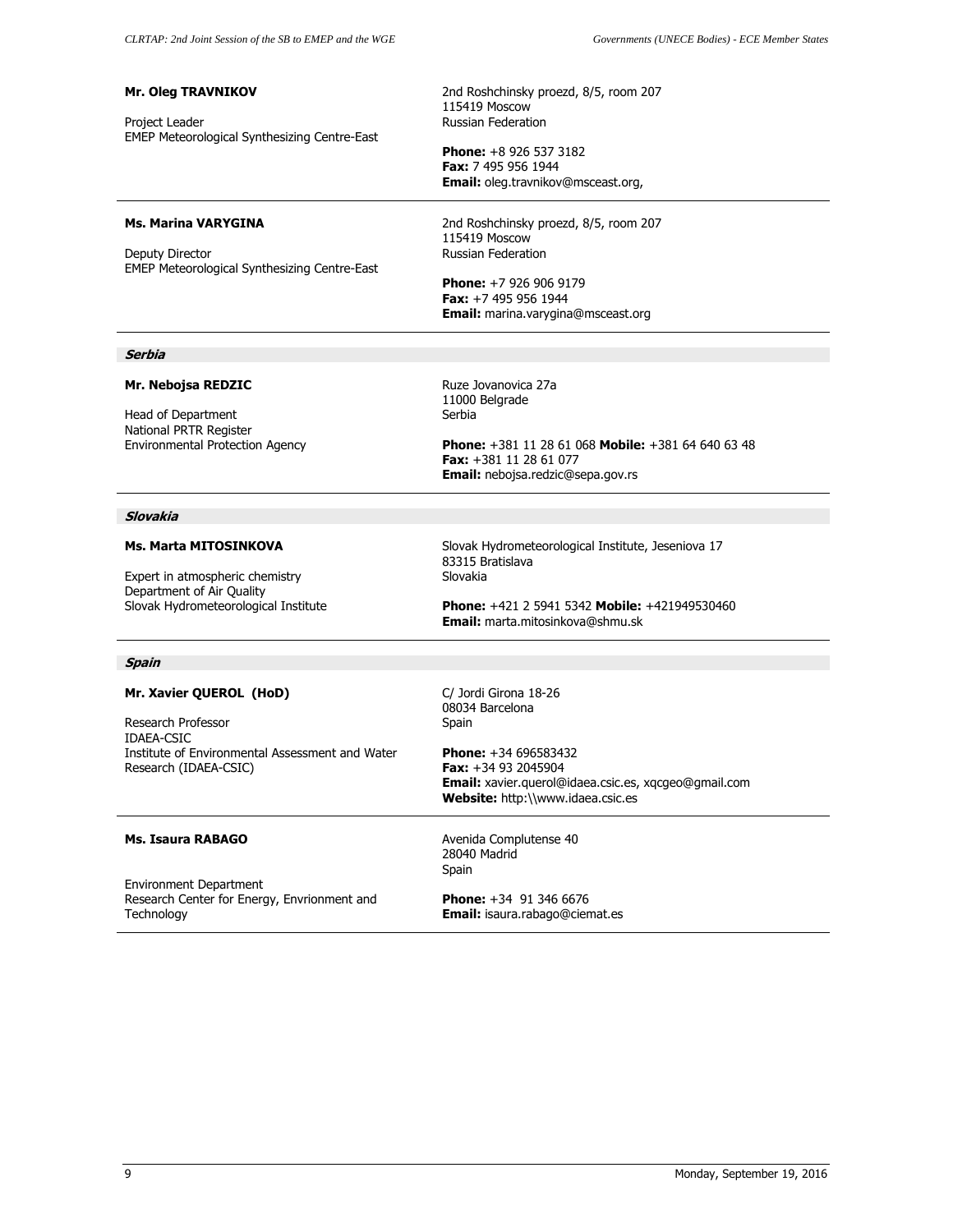| Sweden                                                                                                                                                                                           |                                                                                                                                                                                                |
|--------------------------------------------------------------------------------------------------------------------------------------------------------------------------------------------------|------------------------------------------------------------------------------------------------------------------------------------------------------------------------------------------------|
| <b>Ms. Anna ENGLERYD</b><br>Senior Policy Adviser<br>Swedish Environmental Protection Agency<br>Chairperson of the Executive Body to the Convention<br>on Long-range Transboundary Air Pollution | Valhallavägen 195<br>SE-10648 Stockholm<br>Sweden<br><b>Phone:</b> $+46$ 10 698 10 60<br>Email: anna.engleryd@swedishepa.se                                                                    |
| Dr. Johan GENBERG (HoD)<br>Senior advisor<br>Swedish Environmental Protection Agency                                                                                                             | Vallhallavägen 195<br>106 48 Stockholm<br>Sweden<br><b>Email:</b> johan.genberg@naturvardsverket.se                                                                                            |
| <b>Ms. Anna ENGLERYD</b><br>Senior Policy Adviser<br>Swedish Environmental Protection Agency<br>Chairperson of the Executive Body to the Convention<br>on Long-range Transboundary Air Pollution | Valhallavägen 195<br>SE-10648 Stockholm<br>Sweden<br><b>Phone:</b> $+46$ 10 698 10 60<br>Email: anna.engleryd@swedishepa.se                                                                    |
| <b>Prof. Peringe GRENNFELT</b><br>Senior Advisor<br><b>IVL Swedish Environmental Research Institute</b><br>Chair of the Working Group on Effects                                                 | IVL P.O. Box 530 21<br>SE-40014 Gothenburg<br>Sweden<br><b>Phone:</b> $+46$ 10 788 67 84 <b>Mobile:</b> $+46$ 730 789 736<br><b>Fax:</b> $+46$ 10 788 68 90<br>Email: peringe.grennfelt@ivl.se |
| <b>Mr. Lars LUNDIN</b><br>Professor<br>Department of Aquatic Sciences and Assessment<br>Swedish University of Agricultural Sciences<br><b>ICP Integrated Monitoring</b>                          | Granitvägen 19A<br>SE-752 43 Uppsala<br>Sweden<br><b>Phone:</b> $+46$ 18 673 109<br>Fax: +46 18 673 156<br><b>Email:</b> Lars.Lundin@slu.se,<br>Website: www.slu.se/vatten-miljo               |
| <b>Mr. Filip MOLDAN</b><br>Scientist<br>Joint Expert Group on Dynamic Modeling<br><b>IVL Swedish Environmental Research Institute</b><br>Joint Expert Group on Dynamic Modelling                 | Box 53021<br>SE-40014 Göteborg<br>Sweden<br><b>Phone:</b> $+46$ 31 725 6231<br><b>Fax:</b> $+46$ 31 725 6290<br>Email: filip.moldan@ivl.se                                                     |
| Mr. Johan TIDBLAD<br>R & D Section Manager<br>Swerea KIMAB<br><b>ICP Materials</b>                                                                                                               | Isafjordsgatan 28A<br>SE 164 40 Kista<br>Sweden<br><b>Phone:</b> $+4684404800$<br>Email: johan.tidblad@swerea.se                                                                               |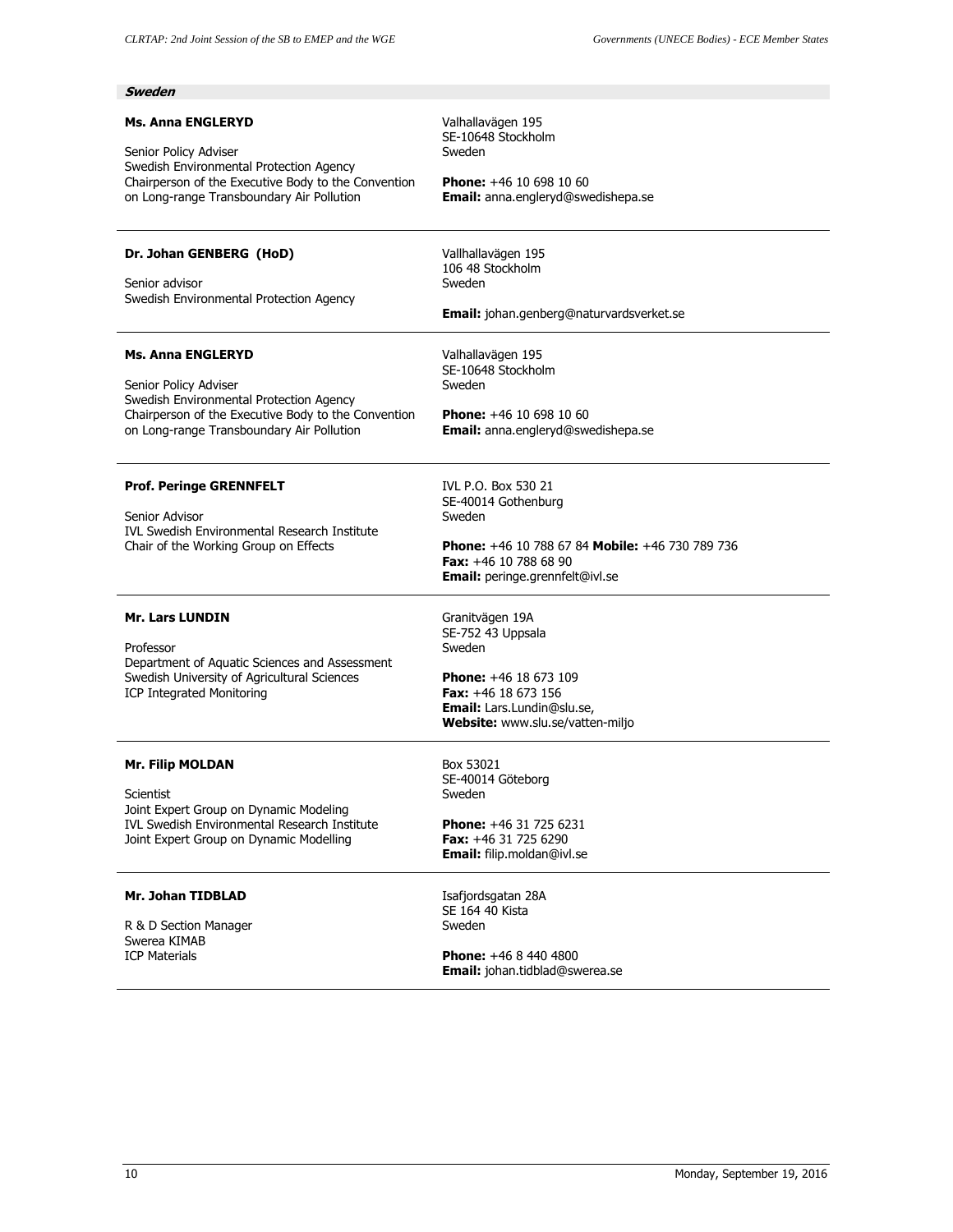| Switzerland                                                                                                                                                                             |                                                                                                                                                                                                 |
|-----------------------------------------------------------------------------------------------------------------------------------------------------------------------------------------|-------------------------------------------------------------------------------------------------------------------------------------------------------------------------------------------------|
| Mr. Gaston THEIS (HoD)<br>Scientific Advisor<br>Air Pollution Control & Chemicals Division<br>Swiss Federal Office for the Environment                                                  | Swiss Federal Office for the Environment<br>3003 Bern<br>Switzerland                                                                                                                            |
|                                                                                                                                                                                         | <b>Phone:</b> +41 58 462 6963 Mobile: +41 76 577 4678<br>Fax: +41 31 324 0137<br>Email: gaston.theis@bafu.admin.ch                                                                              |
| Mr. Rudolf WEBER (HoD)<br>Scientific Officer<br>Air Pollution Control Division<br>Swiss Federal Office for the Environment (FOEN)                                                       | Bundesamt fur Umwelt<br>CH-3003 Bern<br>Switzerland<br><b>Phone:</b> $+41$ 58 462 2560<br><b>Fax:</b> $+41$ 58 462 0137<br><b>Email:</b> Rudolf.weber@bafu.admin.ch                             |
| <b>Ms. Sabine AUGUSTIN</b><br>Senior Scientific Official<br><b>Forest Division</b><br>Federal Office for the Environment                                                                | Worblentalstarsse 68<br>CH-3003 Bern<br>Switzerland<br><b>Phone:</b> $+41$ 58 462 0518<br><b>Fax:</b> $+41$ 58 464 7866<br>Email: sabine.augustin@bafu.admin.ch                                 |
| <b>Ms. Denise FELBER DIETRICH</b><br>Scientific Officer<br>Federal Office for the Environment (FOEN)                                                                                    | Worblentalstrasse 68<br>3003 Bern<br>Switzerland<br>Email: denise.felber-dietrich@bafu.admin.ch                                                                                                 |
| Mr. Christoph HUEGLIN<br><b>Senior Scientist</b><br>Laboratory for Air Pollution/Environmental Technology<br><b>EMPA</b>                                                                | Ueberlandstrasse 129<br>8600 Duebendorf<br>Switzerland<br><b>Phone:</b> $+41$ 58 765 4654 <b>Mobile:</b> $+41$ 79 776 1047<br><b>Fax:</b> $+41$ 58 765 1122<br>Email: christoph.hueglin@empa.ch |
| <b>Mr. Reto MEIER</b><br>Scientific Officer<br>Swiss Federal Office for the Environment                                                                                                 | Swiss Federal Office for the Environment,<br>Air Pollution Control and Chemicals Division<br>3003 Bern<br>Switzerland<br>Phone: +41 58 463 07 99<br><b>Email:</b> reto.meier@bafu.admin.ch      |
| Ukraine                                                                                                                                                                                 |                                                                                                                                                                                                 |
| Ms. Liliia KOZAK (HoD)<br>Head of the Division<br>for Air Protection of the Department for Ecological<br>Monitoring, Audit, Air Protection<br>Ministry of Ecology and Natural Resources | 35, Mytropolyta Vasylia Lypkivskogo Street<br>03035 Kiev<br>Ukraine<br>Phone: +38 44 206 31 30<br>Fax: +38 44 206 31 30                                                                         |
|                                                                                                                                                                                         | Email: kozak@menr.gov.ua                                                                                                                                                                        |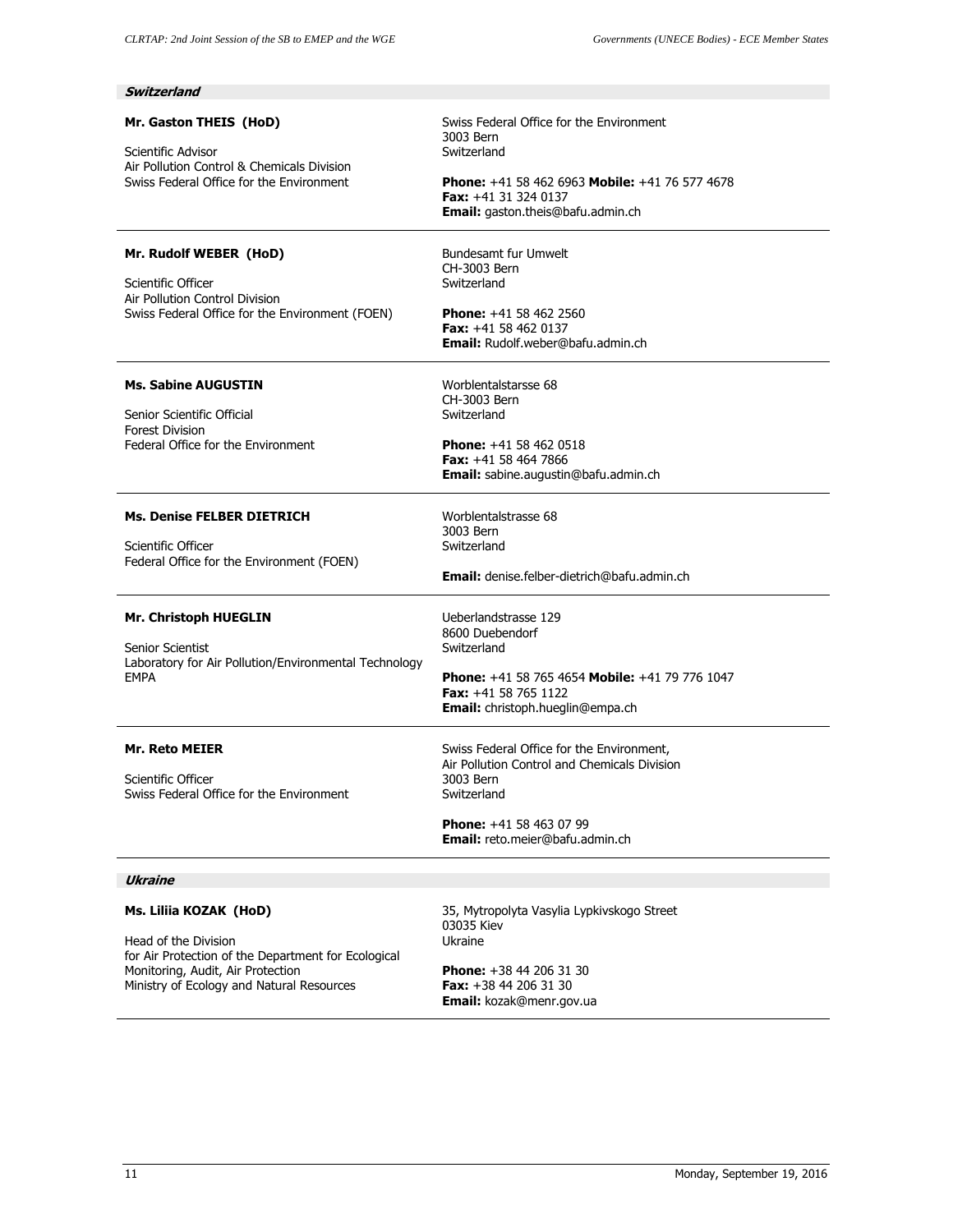| <b>Mr. Christopher DORE</b><br>Chair of the Task Force on Emissions Inventories and<br>Projections<br>Task Force on Emissions Inventories and Projections                                                  | Oxford Centre for Innovation, New Road<br>OX1 1 BY Oxford, Oxfordshire<br>United Kingdom of Great Britain and Northern Ireland<br>Phone: +44 1865 261466 Mobile: +44 7799 622 984<br><b>Email:</b> chris.dore@aether-uk.com                                   |
|------------------------------------------------------------------------------------------------------------------------------------------------------------------------------------------------------------|---------------------------------------------------------------------------------------------------------------------------------------------------------------------------------------------------------------------------------------------------------------|
| <b>Dr. Harmannus HARMENS</b><br>Senior Scientist<br>Centre for Ecology & Hydrology                                                                                                                         | Centre for Ecology & Hydrology<br><b>Environment Centre Wales</b><br>Deiniol Road<br>LL57 2UW Bangor<br>United Kingdom of Great Britain and Northern Ireland<br><b>Phone:</b> $+44$ 1248 374512 <b>Mobile:</b> $+44$ 7814473042<br><b>Email:</b> hh@ceh.ac.uk |
| Dr. Emma JONES<br>Scientific adviser<br>Defra                                                                                                                                                              | 2C Nobel Houses, 17 Smith Square<br>SW1P 3JR London<br>United Kingdom of Great Britain and Northern Ireland<br><b>Email:</b> emma.jones@defra.gsi.gov.uk                                                                                                      |
| <b>United States of America</b>                                                                                                                                                                            |                                                                                                                                                                                                                                                               |
| <b>Mr. William HARNETT</b><br><b>Associate Director</b><br>EPA Office of Air Quality Planning and Standards<br>U.S. Environmental Protection Agency<br>Chair of the Working Group on Strategies and Review | 109 TW ALEXANDER DRIVE<br>27111 Research Triangle Park<br>United States of America<br><b>Phone:</b> $+1$ 919 541 4979 <b>Mobile:</b> $+1$ 919 608 5276<br>Email: harnett.bill@epa.gov                                                                         |
| <b>Mr. Terry KEATING</b><br>Senior Environmental Scientist<br>Office of Air and Radiation<br>United States Environmental Protection Agency<br>EMEP Task Force on Hemispheric Transport of Air<br>Pollution | US EPA Office of Research & Development<br>1200 Pennsylvania Ave. NW (MC 8725R)<br>DC-20460 Washington<br>United States of America<br>Phone: +1 202 564 1174<br>Email: keating.terry@epa.gov                                                                  |
| <b>Ms. Kimber SCAVO</b><br>Associate Division Director, Health and Environmental<br><b>Impacts Division</b><br>Office of Air Quality Planning and Standards<br><b>Environmental Protection Agency</b>      | 109 TW Alexander Drive, Research Triangle Park<br>NC-27711 Research Triangle Park<br>United States of America<br>Phone: +1 919 541 3354<br>Fax: +1 919 541 0804<br><b>Email:</b> scavo.kimber@epa.gov                                                         |

# **United Kingdom of Great Britain and Northern Ireland**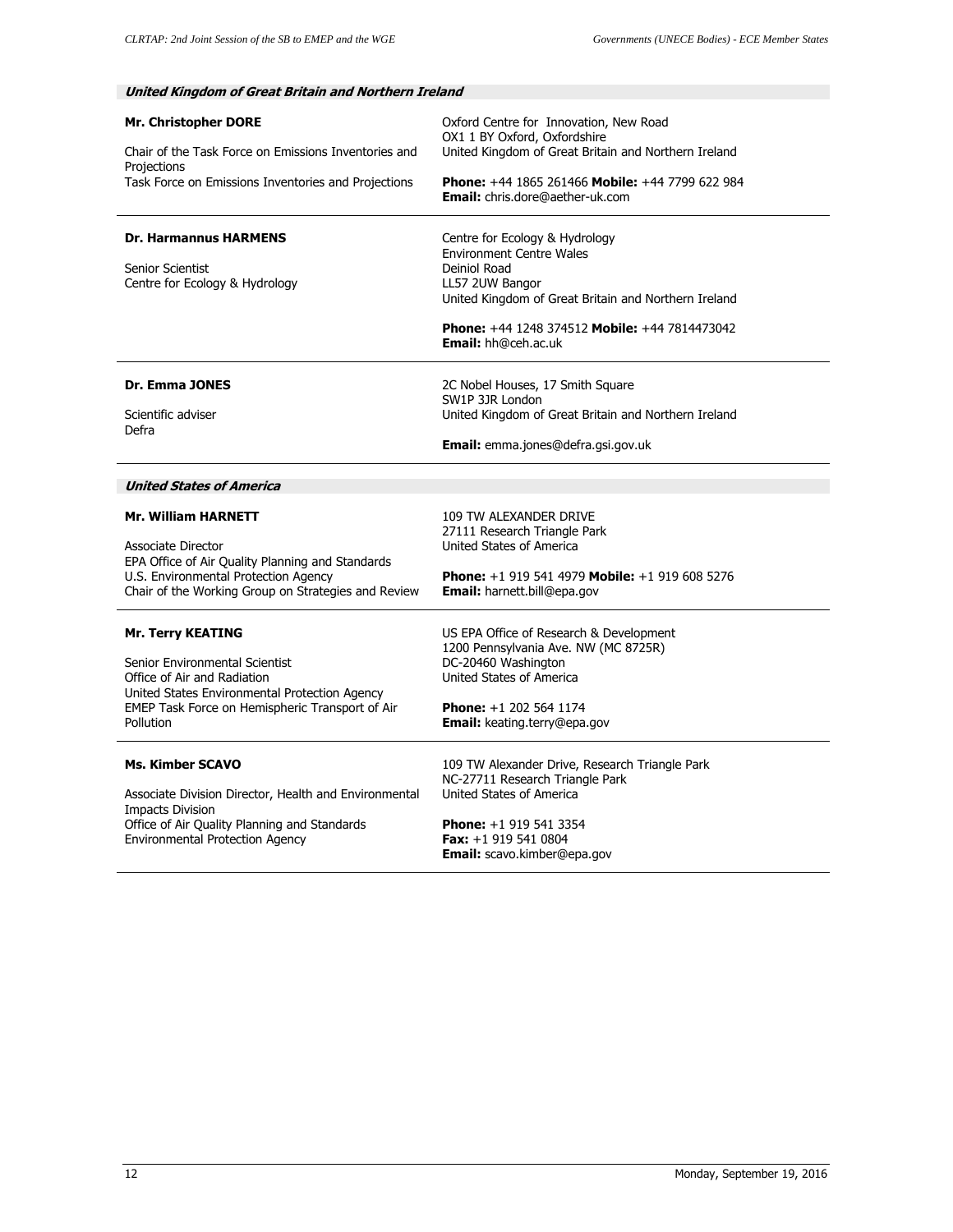| <b>European Union</b>                                                                                                  |                                                                                                                                                                                                                         |
|------------------------------------------------------------------------------------------------------------------------|-------------------------------------------------------------------------------------------------------------------------------------------------------------------------------------------------------------------------|
| <b>European Union</b>                                                                                                  |                                                                                                                                                                                                                         |
| <b>Mr. Martin ADAMS</b><br>Head - Air Pollution, Transport and Noise group<br>AZr<br>European Union                    | European Environment Agency<br>Kongens Nytorv 6<br>DK-1050 Copenhagen<br>Denmark<br><b>Phone:</b> +45 2142 4572<br>Email: martin.adams@eea.europa.eu                                                                    |
| <b>Mr. Frank DENTENER</b><br>Scientific Officer, JRC<br>Institute for Environment and Sustainability<br>European Union | Institute for Environment and Sustainability<br>Via E. Fermi 2749, Office 26a/244<br>IT-21027 ISPRA (VA)<br>Italy<br><b>Phone:</b> $+390332786392$<br>Fax: $+390$ 332 785 837<br>Email: frank.dentener@jrc.ec.europa.eu |
| <b>Mr. Peter MEULEPAS</b><br>Policy Officer<br>European Commission<br>European Union                                   | Rue de la Loi 200<br>1049 Brussels<br>Belgium<br>Phone: +32 229 55796 Mobile: +32479650825<br><b>Fax:</b> $+32$ 229 98764<br><b>Email:</b> peter.meulepas@ec.europa.eu                                                  |
| Mr. Jean-Philippe PUTAUD<br>Scientific Officer<br>Joint Research Centre / European Commission<br>European Union        | Via E. Fermi 2749, JRC-TP 214<br>I-21027 Ispra<br>Italy<br>Phone: +39 0332 78 5041<br><b>Fax:</b> $+39$ 0332 78 5022<br>Email: jean.putaud@jrc.ec.europa.eu<br>Website: jrc.ec.europa.eu                                |
| <b>Mr. Andre ZUBER</b><br>Policy Officer<br>Environment Directorate General / European<br>Commission<br>European Union | Rue de la Loi 200<br>B-1049 Brussels<br>Belgium<br><b>Phone:</b> +32 229 84995<br>Email: Andre.Zuber@ec.europa.eu                                                                                                       |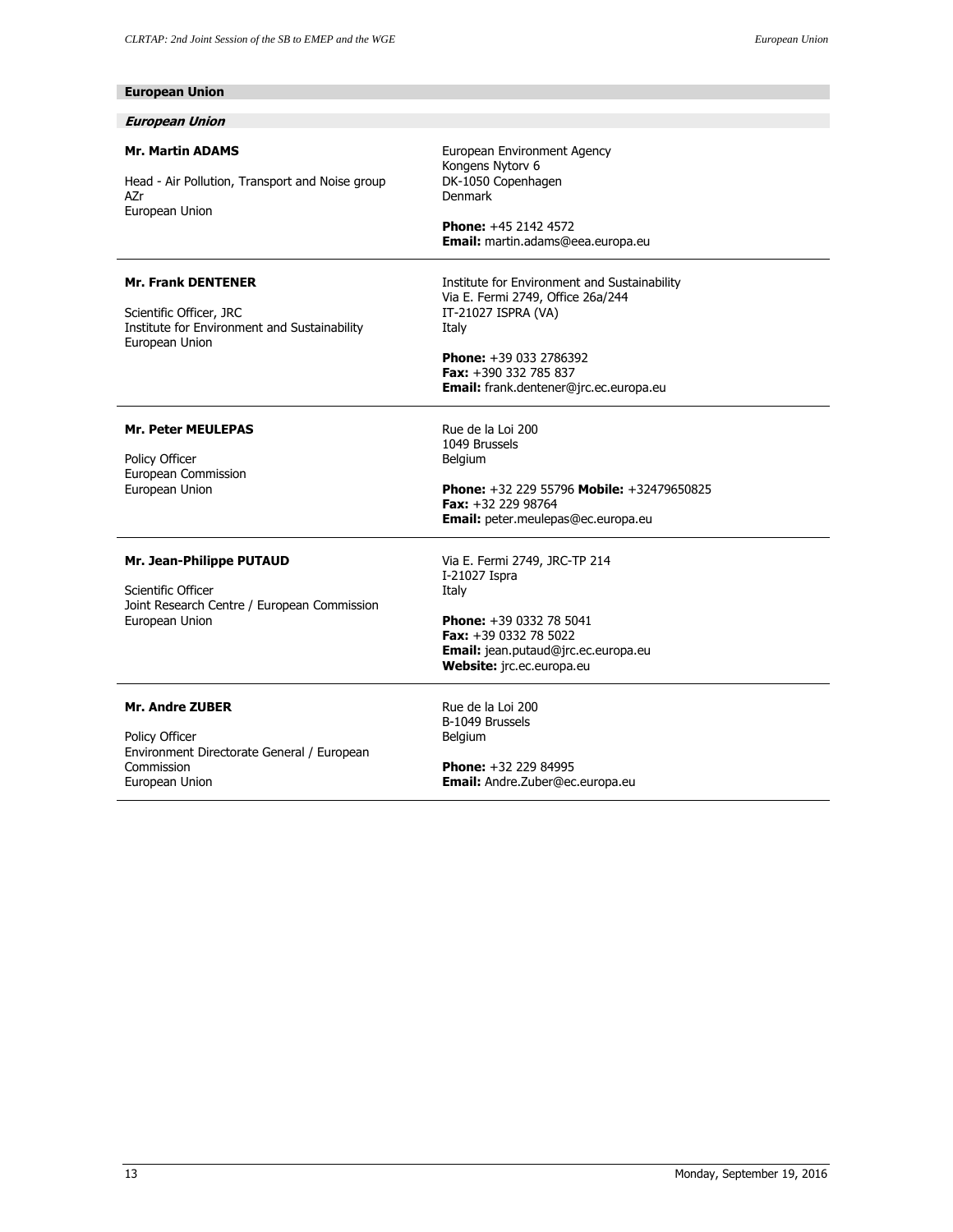## **United Nations Funds and Programmes**

## **UNEP Secretariat of the Basel, Rotterdam and Stockholm Conventions IEH**

## **Dr. Ana-Maria WITT**

11-13 Chemin des Anemones 1219 Chatelaine, Geneva Switzerland

**Phone:** +41 22 917 8170 **Fax:** +41 22 917 8098 **Email:** ana.witt@brsmeas.org

United Nations Environment Programme; Secretariat of the Basel, Rotterdam and Stockholm Conventions UNEP Secretariat of the Basel, Rotterdam and Stockholm Conventions IEH

**United Nations Environment Programme Regional Office for Europe** 

## **Ms. Mijke HERTOGHS**

Regional Coordinator Chemicals & Waste United Nations Environment Programme Regional Office for Europe

International Environment House 11-13 chemin des Anémones CH-1219 Geneva Switzerland

**Phone:** +41 22 917 89 31 **Fax:** +41 22 917 34 20 **Email:** mijke.hertoghs@unep.org

#### **United Nations Specialized Agencies**

#### **United Nations Environment Programme**

## **Ms. Sheila LOGAN**

Programme Officer, interim Secretariat of the Minamata Convention Chemicals Branch United Nations Environment Programme

Chemin des Anémones 11-13 CH-1219 GENEVE **Switzerland** 

**Mr. Sunday LEONARD** 

Climate and Clean Air Coalition United Nations Environment Programme 1 rue Miollis, Building VII 75015 Paris

France

**Phone:** +41 22 917 85 11 **Email:** sheila.logan@unep.org

**Phone:** +33 1 44 37 19 98 **Email:** sunday.leonard@unep.org

#### **WHO European Centre for Environment and Health**

#### **Ms. Marie-Eve HEROUX**

Technical Officer, Air Quality & Noise WHO European Centre for Environment and Health Platz der Vereinten Nationen 1 53113 Bonn Germany

**Phone:** +49 228 815 0437 **Fax:** +49 228 815 0440 **Email:** herouxm@who.int, marieeve.heroux@ecehbonn.euro.who.int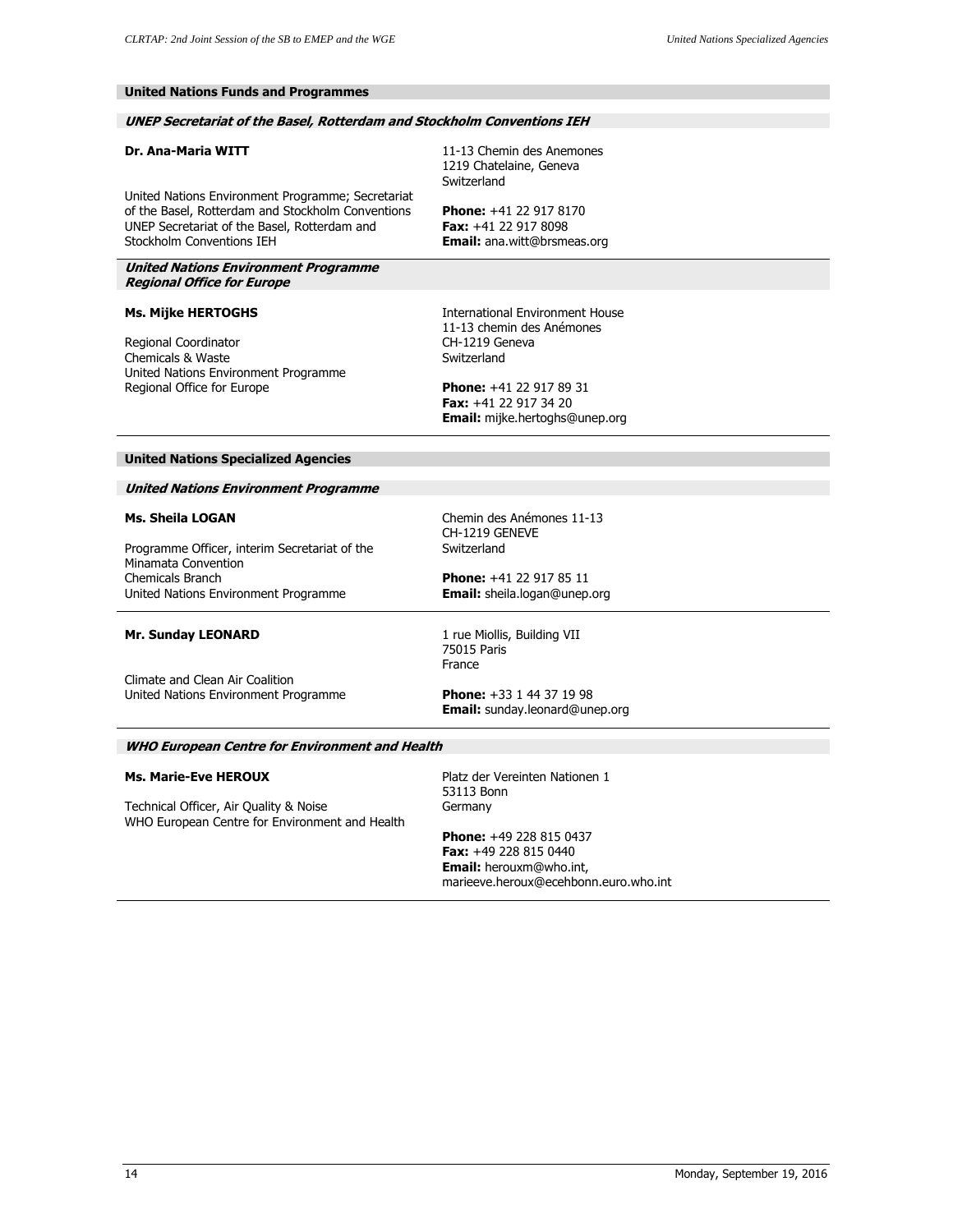# **Observer**

## **Network Center for the Acid Deposition Monitoring Network in East Asia**

## **Mr. Jiro SATO**

1182 Sowa Nishi-ku 950-2144 Niigata-shi Japan

Senior Fellow, Asia Center for Air Pollution Rescearch (ACAP) Network Center for the Acid Deposition Monitoring Network in East Asia

**Phone:** +81 25 263 0555 **Fax:** +81 25 263 0567 **Email:** jsato@acap.asia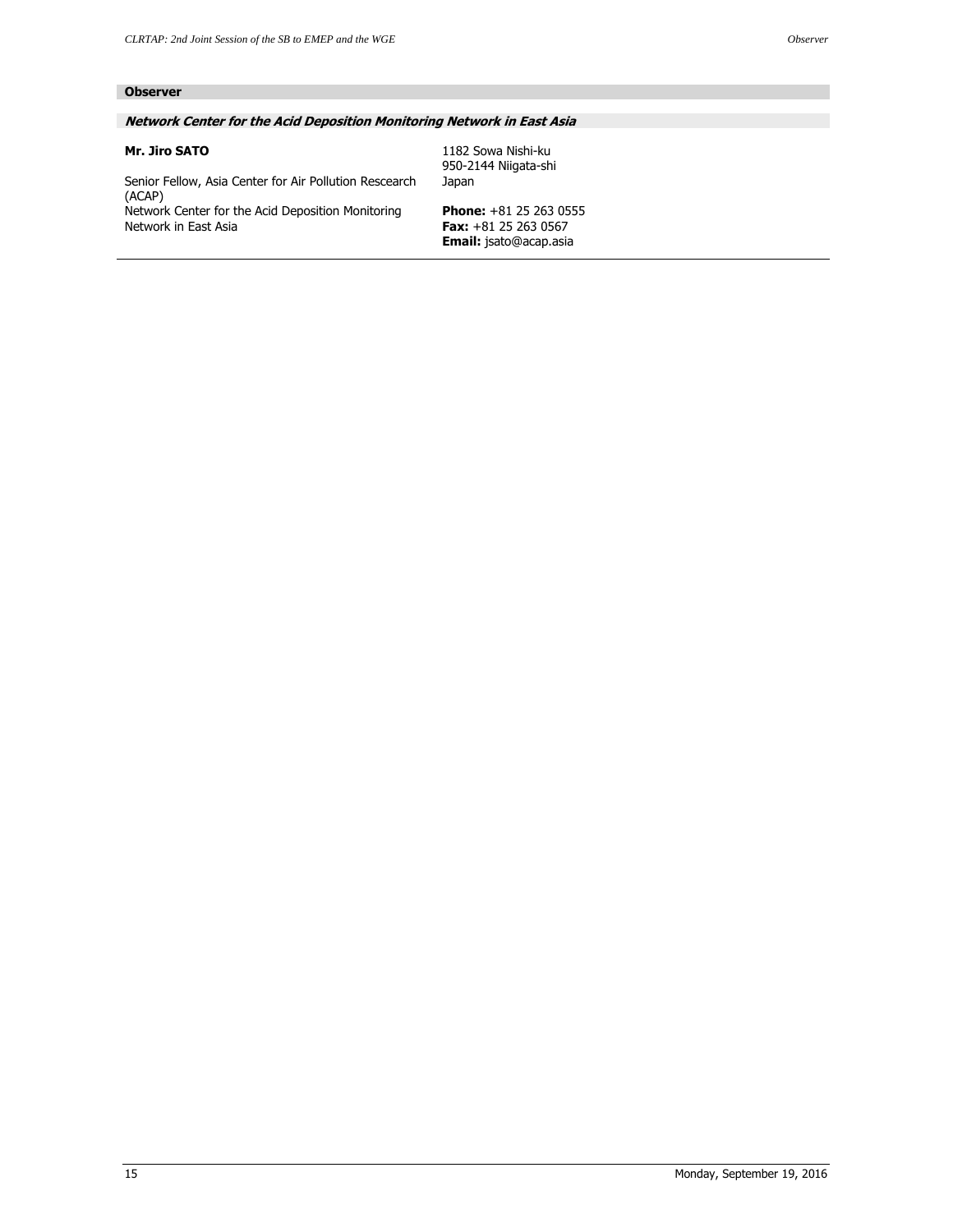# **United Nations - UN Regional Commissions**

| <b>United Nations Economic Commission for Europe (UNECE)</b>                                                                                                                                                                                      |                                                                                                                                                                                          |
|---------------------------------------------------------------------------------------------------------------------------------------------------------------------------------------------------------------------------------------------------|------------------------------------------------------------------------------------------------------------------------------------------------------------------------------------------|
| <b>Mr. Marco KEINER</b>                                                                                                                                                                                                                           | Palais des Nations<br>1211 Geneva 10<br>Switzerland                                                                                                                                      |
| Director, Environment Division<br>United Nations Economic Commission for Europe<br>(UNECE)                                                                                                                                                        | Phone: +41 22 917 2370 Mobile: +41 79 27 93612<br>Fax: +41 22 917 0041<br><b>Email:</b> marco.keiner@unece.org                                                                           |
| Mr. Sergiusz LUDWICZAK<br>Chief, Transboundary Cooperation Section<br><b>Environment Division</b><br>United Nations Economic Commission for Europe<br>(UNECE)                                                                                     | Palais des Nations<br>8-14, Avenue de la Paix<br>1211 Geneva 10<br>Poland<br><b>Phone:</b> +41 22 917 3174<br>Fax: +41 22 917 0107<br>Email: sergiusz.ludwiczak@unece.org                |
| Ms. Albena KARADJOVA<br>Environmental Affairs Officer<br>Convention on Long-range Transboundary Air<br>Pollution, Transboundary Cooperation Section,<br><b>Environment Division</b><br>United Nations Economic Commission for Europe<br>(UNECE)   | Palais des Nations,<br>8-14 Avenue de la Paix<br>1211 Geneva 10<br>Switzerland<br><b>Phone:</b> $+41$ 22 917 2345<br><b>Fax:</b> $+41$ 22 917 01 07<br>Email: albena.karadjova@unece.org |
| Mr. Krzysztof OLENDRZYNSKI<br><b>Environmental Affairs Officer</b><br>Convention on Long-range Transboundary Air<br>Pollution, Transboundary Cooperation Section,<br><b>Environment Division</b><br>United Nations Economic Commission for Europe | Palais des Nations,<br>8-14 Avenue de la Paix<br>1211 Geneva 10<br>Switzerland<br><b>Phone:</b> $+41$ 22 917 2722<br>Fax: +41 22 917 0107<br>Email: krzysztof.olendrzynski@unece.org     |
| Ms. Franziska ILG-HIRSCH<br><b>Environmental Affairs Officer</b><br>Convention on Long-range Transboundary Air<br>Pollution, Transboundary Cooperation Section,<br><b>Fnvironment Division</b><br>United Nations Economic Commission for Europe   | Palais des Nations<br>Avenue de la Paix 8-14<br>1211 Geneva 10<br>Switzerland<br><b>Phone:</b> $+41$ 22 917 24 80<br>Fax: +41 22 917 01 07<br>Email: franziska.ilg@unece.org             |
| <b>Ms. Alina NOVIKOVA</b><br>Environmental Affairs Officer<br>United Nations Economic Commission for Europe<br>(UNECE)                                                                                                                            | Palais des Nations,<br>8-14 Avenue de la Paix<br>1211 Geneva 10<br>Switzerland<br><b>Phone:</b> +41 22 917 2630<br><b>Fax:</b> $+41$ 22 917 01 07<br>Email: alina.novikova@unece.org     |